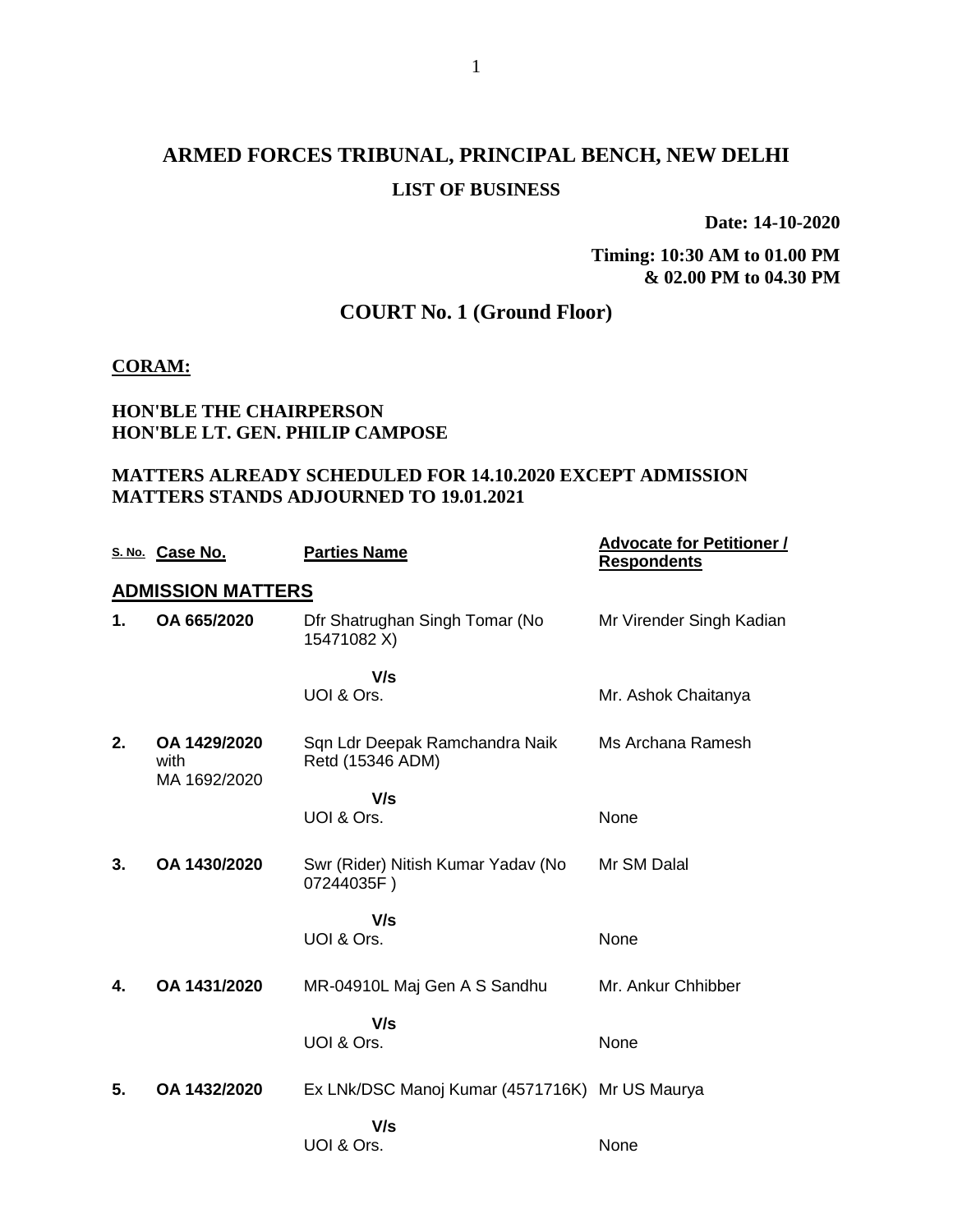| 6.  | OA 1433/2020 | Sep/Dsc Gaur Hari Maiti (14808390A)                 | Mr US Maurya                          |
|-----|--------------|-----------------------------------------------------|---------------------------------------|
|     |              | V/s<br>UOI & Ors.                                   | None                                  |
| 7.  | OA 1434/2020 | JC-761203M Sub Kashi Prasad<br>Sharma Retd          | Mr S S Pandey & Associates            |
|     |              | V/s<br>UOI & Ors.                                   | None                                  |
| 8.  | OA 1435/2020 | JC-763091W Sub M/Tech Comn Susil<br>Kumar Sahu Retd | Mr S S Pandey & Associates            |
|     |              | V/s<br>UOI & Ors.                                   | None                                  |
| 9.  | OA 1436/2020 | No. 15616276-K Ex GDSM Bobade<br>Vivek Madhao Rao   | Mr. Indra Sen Singh/Abhishek<br>Singh |
|     |              | V/s<br>UOI & Ors.                                   | None                                  |
| 10. | OA 1437/2020 | JC-376486H Sub Maj (JE Sys) Sushil<br>Jha           | Mr S S Pandey & Associates            |
|     |              | V/s<br>UOI & Ors.                                   | None                                  |
| 11. | OA 1438/2020 | Ex Hony Hav Sriram Jaiswar (No<br>10244513W)        | Mr U S Maurya                         |
|     |              | V/s<br>UOI & Ors.                                   | None                                  |
| 12. | OA 1439/2020 | LNk/DSC Anil Kumar (14582117F)                      | Mr US Maurya                          |
|     |              | V/s<br>UOI & Ors.                                   | None                                  |
| 13. | OA 1440/2020 | EX LNk/DSC Narendra Kumar<br>(14805985M)            | Mr U S Maurya                         |
|     |              | V/s<br>UOI & Ors.                                   | None                                  |
| 14. | OA 1441/2020 | SEP/DSC Kripa Shankar (15371277N)                   | Mr U S Maurya                         |
|     |              | V/s<br>UOI & Ors.                                   | Nnone                                 |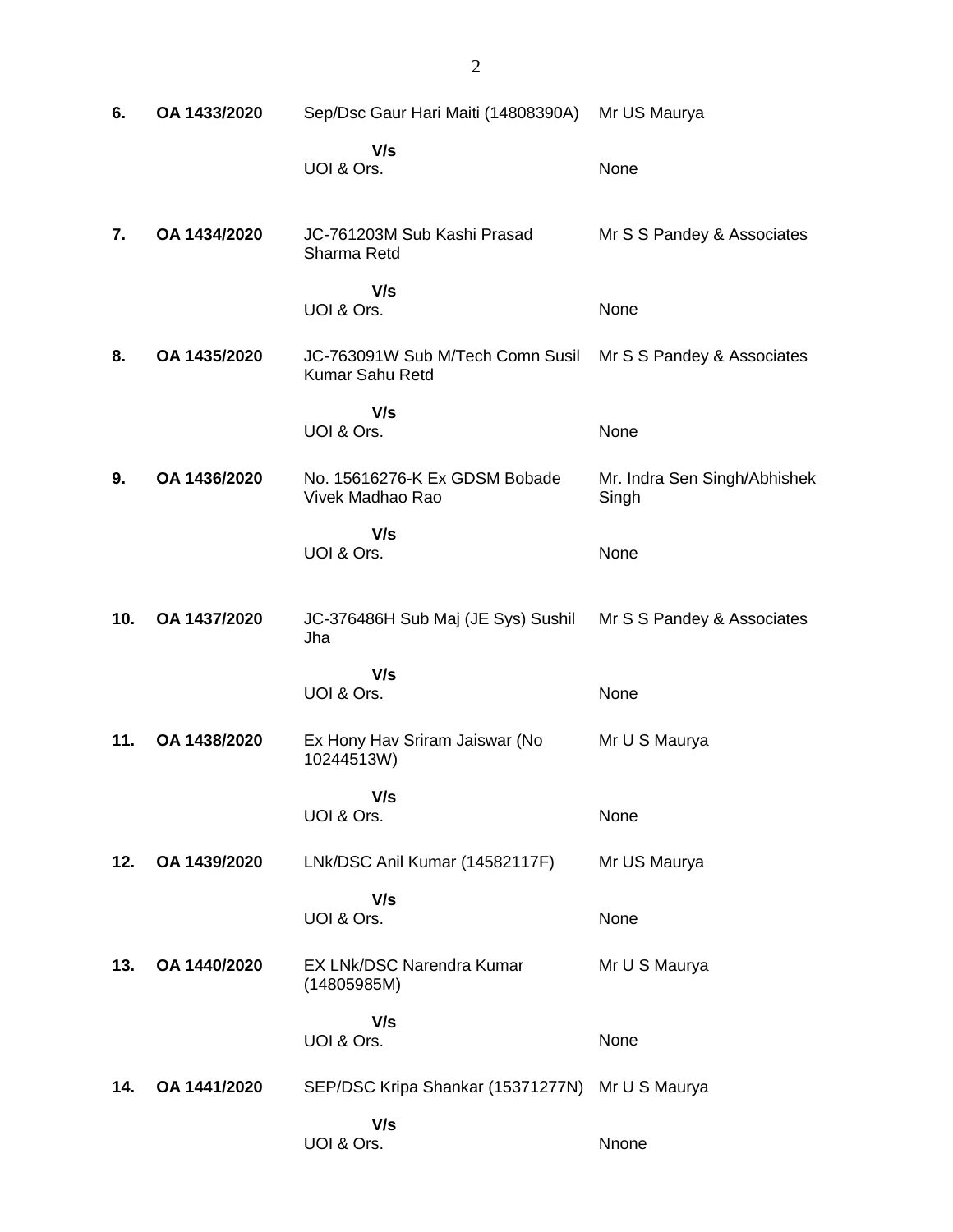| 15.                                                                       | OA 1442/2020<br>with<br>MA 1699/2020 | IC-41857H Brig Rajvirendra Singh<br>Khurb<br>V/s                      | Mr. Indra Sen Singh/Abhishek<br>Singh                                     |
|---------------------------------------------------------------------------|--------------------------------------|-----------------------------------------------------------------------|---------------------------------------------------------------------------|
|                                                                           |                                      | UOI & Ors.                                                            | None                                                                      |
| 16.                                                                       | OA 1443/2020                         | JC-763007L Sub/M Tech (GUN) Kinkar Mr S S Pandey & Associates<br>Jana |                                                                           |
|                                                                           |                                      | V/s<br>UOI & Ors.                                                     | None                                                                      |
|                                                                           | <b>PLEADINGS NOT COMPLETE</b>        |                                                                       |                                                                           |
| 17.                                                                       | OA 2410/2019<br>with                 | IC-55747Y Col Leena Gurav                                             | Ms. Ankita Patnaik & Mr. Nikhil<br>Palli                                  |
|                                                                           | MA 1238/2020 &<br>1623/2020          | V/s<br>UOI & Ors.                                                     | Mr. Harish V Shankar for R 1-4,<br>Mr Santhosh Krishnan for R-5           |
| <b>WITH</b>                                                               |                                      |                                                                       |                                                                           |
| 18.                                                                       | OA 576/2020                          | Col Vinod Singh Gaur (No. 55027X)                                     | Mr. Santhosh Krishnan                                                     |
|                                                                           |                                      | V/s<br>UOI & Ors.                                                     | Mr Harish V Shankar                                                       |
| <b>WITH</b>                                                               |                                      |                                                                       |                                                                           |
| 19.                                                                       | OA 787/2020<br>with                  | IC-46298N Col Mukul Dev                                               | Mr. Rajiv Manglik                                                         |
|                                                                           | MA 1693/2020                         | V/s<br>UOI & Ors.                                                     | Mr. Harish V Shankar for R 1-4,<br>Mr Santhosh Krishnan for R-5           |
|                                                                           | <b>For Final Hearing</b>             |                                                                       |                                                                           |
| 20.                                                                       | OA 308/2015                          | Brig. A Umar Farook                                                   | I.S Singh & Abhishek Singh                                                |
|                                                                           |                                      |                                                                       |                                                                           |
|                                                                           |                                      | V/s<br>UOI & Ors.                                                     | Mr Karan Singh Bhati, Sr CGSC<br>with Mr Arvind Patel                     |
| 21.                                                                       | OA 1544/2018                         | Sgt Jetty Satish Chandra Varma (No<br>780642K)                        | Mr Virender Singh Kadian & Mr<br><b>Anand Kumar</b>                       |
|                                                                           |                                      | V/s<br>UOI & Ors.                                                     | Mr. Karan Singh Bhati, Sr.<br>CGSC for R 1-5 & Mr. Ajay<br>Bhalla for R-6 |
| SHORTFALL OF QUALIFYING SERVICE MATTERS FOR VIRTUAL HEARING AT<br>2.00 PM |                                      |                                                                       |                                                                           |

#### **22. OA 1238/2016** with MA 923/2016 Smt. Shama Kaur  **V/s** UOI & Ors. Mr. V S Kadian Mr Ashok Chaitanya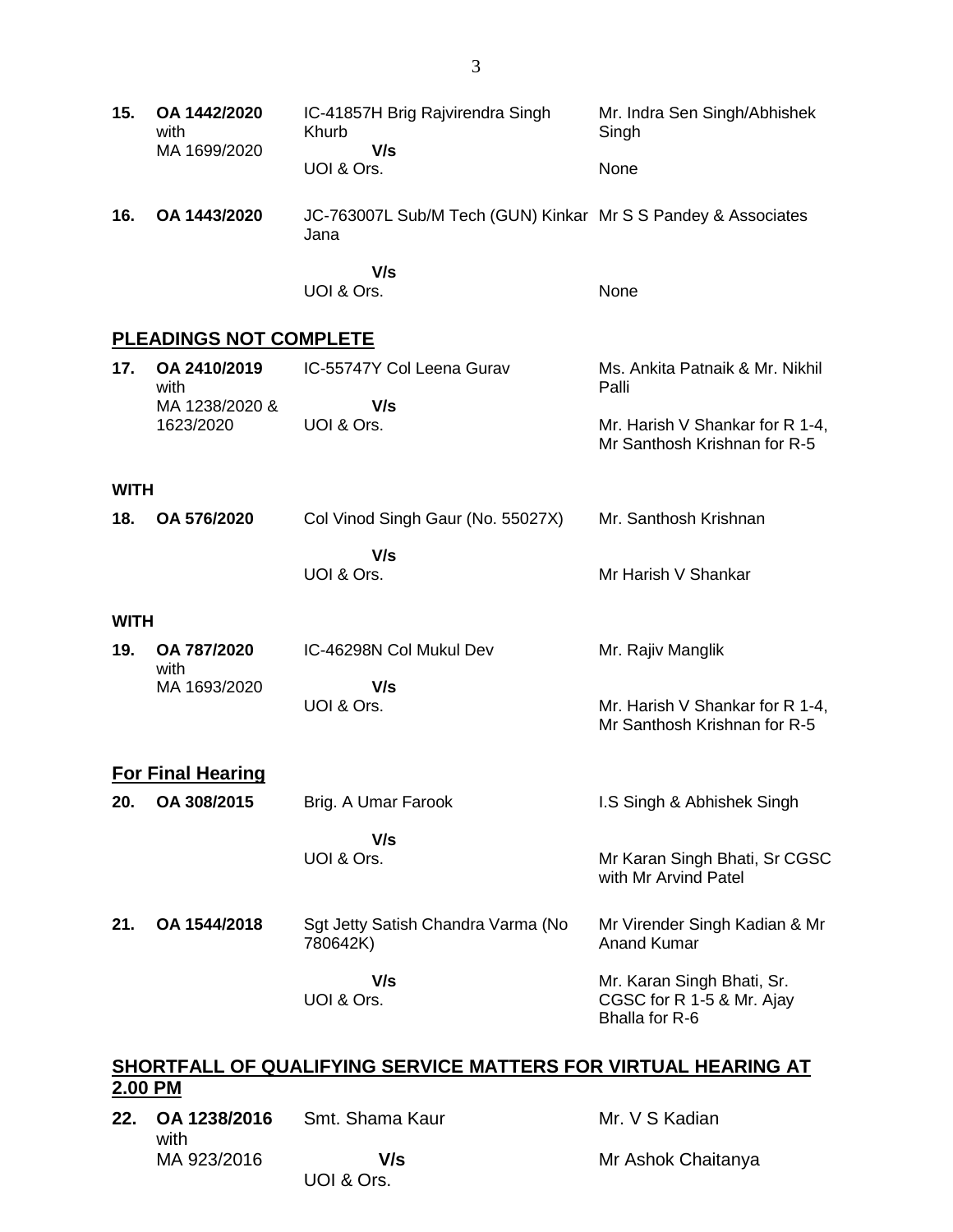## **WITH**

| 23  | OA 272/2018<br>with MA | No. 14469313N Ex Nk Vijay Singh                       | Mr. V S Kadian              |
|-----|------------------------|-------------------------------------------------------|-----------------------------|
|     | 1066/2018              | V/s<br>UOI & Ors.                                     | Ms. Barkha Babbar           |
| 24  | OA 1391/2016<br>with   | Ex Sep Mam Chand                                      | Mr. V S Kadian              |
|     | MA 1040/2016           | V/s<br>UOI & Ors.                                     | Dr Vijendra Singh Mahndiyan |
| 25. | OA 90/2017             | Ex NK Dharam Vir                                      | Mr. V S Kadian              |
|     |                        | V/s<br>UOI & Ors.                                     | Mr SD Windlesh              |
| 26. | OA 1515/2017           | Ex Nk Ram Chandar (Army No<br>4051097X) & Ors.        | Mr. V S Kadian              |
|     |                        | V/s<br>UOI & Ors.                                     | Mr Shyam Narayan            |
| 27. | OA 1862/2017           | Ex Nk Udai Narayan Singh<br>(13611408W) & Ors.<br>V/s | Mr V S Kadian               |
|     |                        | UOI & Ors.                                            | None                        |
| 28. | OA 1866/2017           | Ex Nk Jeewan Kumar Sanwar<br>(No.5344040P)            | Mr. VS Kadian               |
|     |                        | V/s<br>UOI & Ors.                                     | Mr. JS Yadav                |
| 29. | OA 2107/2017           | No.3378101F Ex Nk Bhajan Singh                        | Mr. V S Kadian              |
|     |                        | V/s<br>UOI & Ors.                                     | Mr VS Tomar                 |
| 30. | OA 6/2018              | Ex Nk Mahender Singh (No.7771406L) Mr. V S Kadian     |                             |
|     |                        | V/s<br>UOI & Ors.                                     | Dr Vijendra Singh Mahndiyan |
| 31. | OA 10/2018             | No.4062574N Ex Nk Dinesh Chander                      | Mr. V S Kadian              |
|     |                        | V/s<br>UOI & Ors.                                     | None                        |
| 32. | OA 127/2018            | No.14357045N Ex Sep Tukaram Babji<br>Dudalkar<br>V/s  | Mr. V S Kadian              |
|     |                        | UOI & Ors.                                            | Mr JS Yadav                 |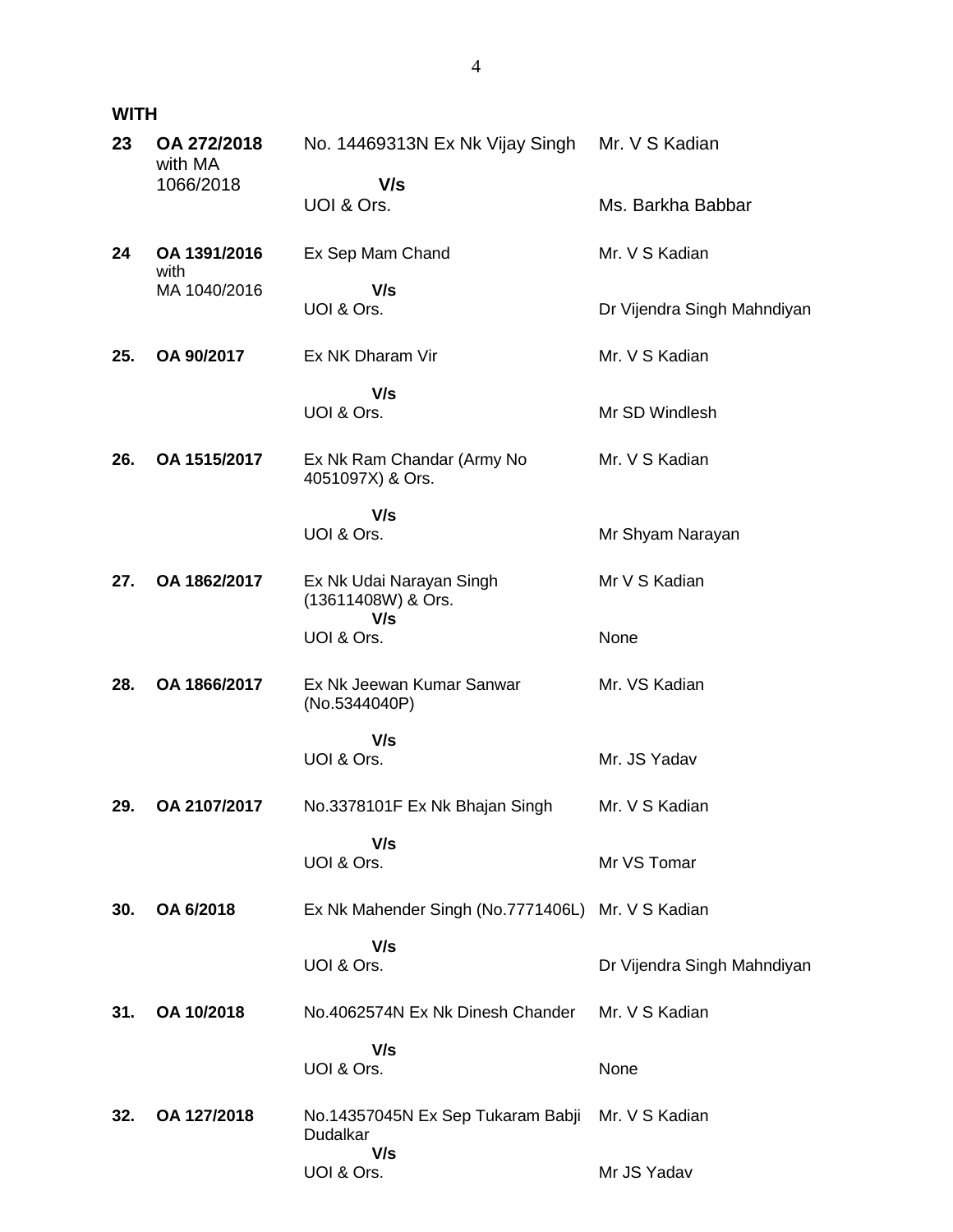| 33. | OA 148/2018         | No.5340643N Ex Nk Dinesh Singh<br>Thapa            | Mr. V S Kadian               |
|-----|---------------------|----------------------------------------------------|------------------------------|
|     |                     | V/s<br>UOI & Ors.                                  | Mr Shyam Narayan             |
| 34. | OA 551/2018         | NO 14242808M Ex Nk Satyapal                        | Mr. Virender Singh Kadian    |
|     |                     | V/s<br>UOI & Ors.                                  | Mr. J S Rawat                |
| 35. | OA 555/2018         | 2975897Y Ex Nk Seth Pal Singh                      | Mr. V S Kadian               |
|     |                     | V/s<br>UOI & Ors.                                  | Ms Jyotsana Kaushik          |
| 36. | OA 626/2018<br>with | 2976335N Ex Nk Tuhi Ram Bansala                    | Mr. V S Kadian               |
|     | MA 1193/2018        | V/s<br>UOI & Ors.                                  | Ms Barkha Babbar             |
| 37. | OA 749/2018         | 1403267K Ex Nk Krishna Prasad Singh Mr. V S Kadian |                              |
|     |                     | V/s<br>UOI & Ors.                                  | Mr SD Windlesh               |
| 38. | OA 757/2018         | 4176369M Ex Nk Devki Nandan                        | Mr. V S Kadian               |
|     |                     | V/s<br>UOI & Ors.                                  | Mr JS Yadav                  |
| 39. | OA 856/2018         | No. 6915553P Ex Nk Shyam Kumar                     | Mr. V S Kadian               |
|     |                     | V/s<br>UOI & Ors.                                  | Mr. V.S. Tomar               |
| 40. | OA 857/2018         | No. 4172920F Ex Nk Ganga Singh                     | Mr. V S Kadian               |
|     |                     | V/s<br>UOI & Ors.                                  | Dr. Vijendra Singh Mahndiyan |
| 41. | OA 919/2018         | Ex Nk Vijay Bahadur Shahi<br>(5844407m)            | Mr Virender Singh Kadian     |
|     |                     | V/s<br>UOI & Ors.                                  | Mr Satya Ranjan Swain        |
| 42. | OA 1045/2018        | No. 13674136W Ex Hav Balwan Singh                  | Mr. V S Kadian               |
|     |                     | V/s<br>UOI & Ors.                                  | Ms. Jyotsana Kaushik         |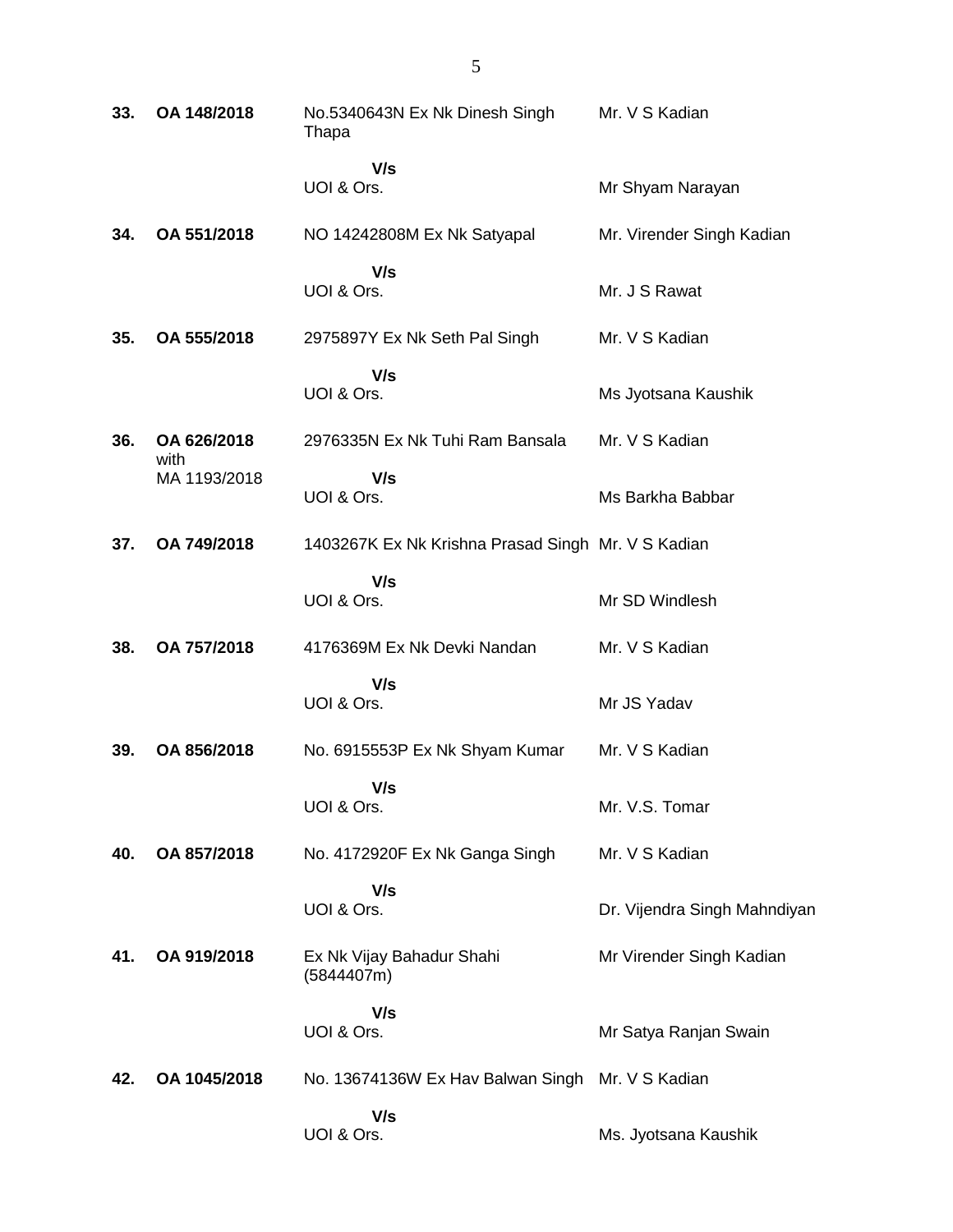| 43. | OA 1170/2018                       | 14468365X Ex Nk Om Bir                                                     | Mr. V S Kadian           |
|-----|------------------------------------|----------------------------------------------------------------------------|--------------------------|
|     |                                    | V/s<br>UOI & Ors.                                                          | Ms. Jyotsana Kaushik     |
| 44. | OA 1237/2018                       | Ex Nk Basudev Singh (No 05041926-<br>H)                                    | Mr Virender Singh Kadian |
|     |                                    | V/s<br>UOI & Ors.                                                          | Mr. Shyam Narayan        |
| 45. | OA 1242/2018                       | 14530565Y Ex Nk Anand Prasad                                               | Mr. V S Kadian           |
|     |                                    | V/s<br>UOI & Ors.                                                          | Mr. Prabodh Kumar        |
| 46. | OA 1251/2018                       | No. 4171938-L Ex Nk Bharat Singh                                           | Mr. V S Kadian           |
|     |                                    | V/s<br>UOI & Ors.                                                          | Mr. V S Tomar            |
| 47. | OA 1253/2018                       | Ex Nk Rameshwar Singh (No<br>4547100-X)                                    | Mr Virender Singh Kadian |
|     |                                    | V/s<br>UOI & Ors.                                                          | Mr. Arvind Patel         |
| 48. | OA 1414/2018<br>with<br>MA 21/2020 | No 8025409K Ex Nk Dal Bahadur<br>Thapa                                     | Mr. VS Kadian            |
|     |                                    | V/s<br>UOI & Ors.                                                          | Mr. Prabodh Kumar        |
| 49. | OA 1415/2018                       | Ex L Nk Subash Chander (No<br>5244400L)                                    | Mr Virender Singh Kadian |
|     |                                    | V/s<br>UOI & Ors.                                                          | Mr. Ashok Chaitanya      |
| 50. | OA 1440/2018                       | No. 1463899Y Ex Nk Kanwar Bhan                                             | Mr. V S Kadian           |
|     |                                    | V/s<br>UOI & Ors.                                                          | Ms. Barkha Babbar        |
| 51. | OA 1449/2018<br>with               | No. 13612490H Ex Nk Ranga Rao                                              | Mr. V S Kadian           |
|     | MA 1462/2019                       | V/s<br>UOI & Ors.                                                          | Mr. Y P Singh            |
| 52. | OA 1481/2018                       | Ex Nk Vijay Pratap Singh (N0 3173509 Mr Virender Singh Kadian<br>M)<br>V/s |                          |
|     |                                    | UOI & Ors.                                                                 | None                     |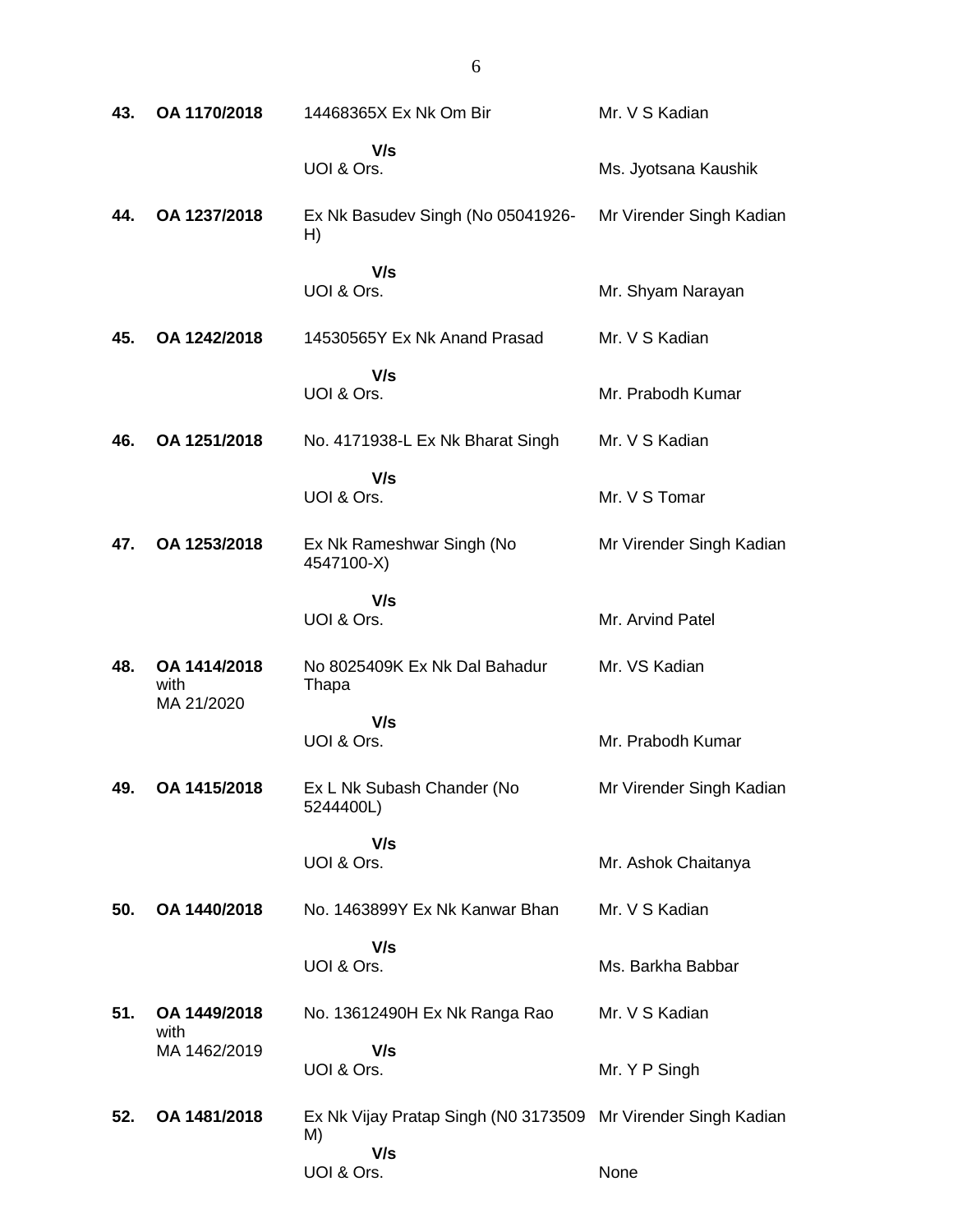| 53. | OA 1552/2018<br>with<br>MA 1638/2018 | Smt Shiksha Batyal W/O Late<br>13730317N Hav Kuldip Chand | Mr. VS Kadian             |
|-----|--------------------------------------|-----------------------------------------------------------|---------------------------|
|     |                                      | V/s                                                       |                           |
|     |                                      | UOI & Ors.                                                | Mr. Prabodh Kumar         |
| 54. | OA 1562/2018                         | No 14382748A Ex Hav Kalicharan<br>Singh                   | Mr. VS Kadian             |
|     |                                      | V/s<br>UOI & Ors.                                         | Mr. Ashok Chaitanya       |
| 55. | OA 1649/2018<br>with                 | No. 4553335A Ex Nk Sarjit Singh                           | Mr. Virender Singh Kadian |
|     | MA 397/2019                          | V/s                                                       |                           |
|     |                                      | UOI & Ors.                                                | Mr. Shyam Narayan         |
| 56. | OA 1651/2018                         | JC-841506P Ex Sub Rajender Singh                          | Mr. Virender Singh Kadian |
|     |                                      | V/s<br>UOI & Ors.                                         | Mr. Arvind Patel          |
|     |                                      |                                                           |                           |
| 57. | OA 1683/2018                         | JC-592719M Ex Sub Mohd Rashid                             | Mr. VS Kadian             |
|     |                                      | V/s<br>UOI & Ors.                                         | Mr. J S Yadav             |
| 58. | OA 1692/2018                         | No 417448N Ex L/Nk Hari Chand                             | Mr. VS Kadian             |
|     |                                      | V/s                                                       |                           |
|     |                                      | UOI & Ors.                                                | Mr. Prabodh Kumar         |
| 59. | OA 2087/2018                         | Ex Nk Jagir Singh (No 4549134K)                           | Mr Virender Singh Kadian  |
|     |                                      | V/s<br>UOI & Ors.                                         | Mr Rajesh Kumar Das       |
| 60. | OA 2088/2018                         | Ex Nk Pratap Ram (No 4172850N)                            | Mr Virender Singh Kadian  |
|     |                                      | V/s                                                       |                           |
|     |                                      | UOI & Ors.                                                | Mr. Rajesh Kumar Das      |
| 61. | OA 107/2019                          | No. 1558917-F Ex L/Nk Rajpal Singh                        | Mr. Virender Singh Kadian |
|     |                                      | V/s<br>UOI & Ors.                                         | Mr. Harish V Shankar      |
| 62. | OA 229/2019                          | 1471342F Ex Nk Ram Singh                                  | Mr. Virender Singh Kadian |
|     |                                      | V/s<br>UOI & Ors.                                         | Mr. V S Tomar             |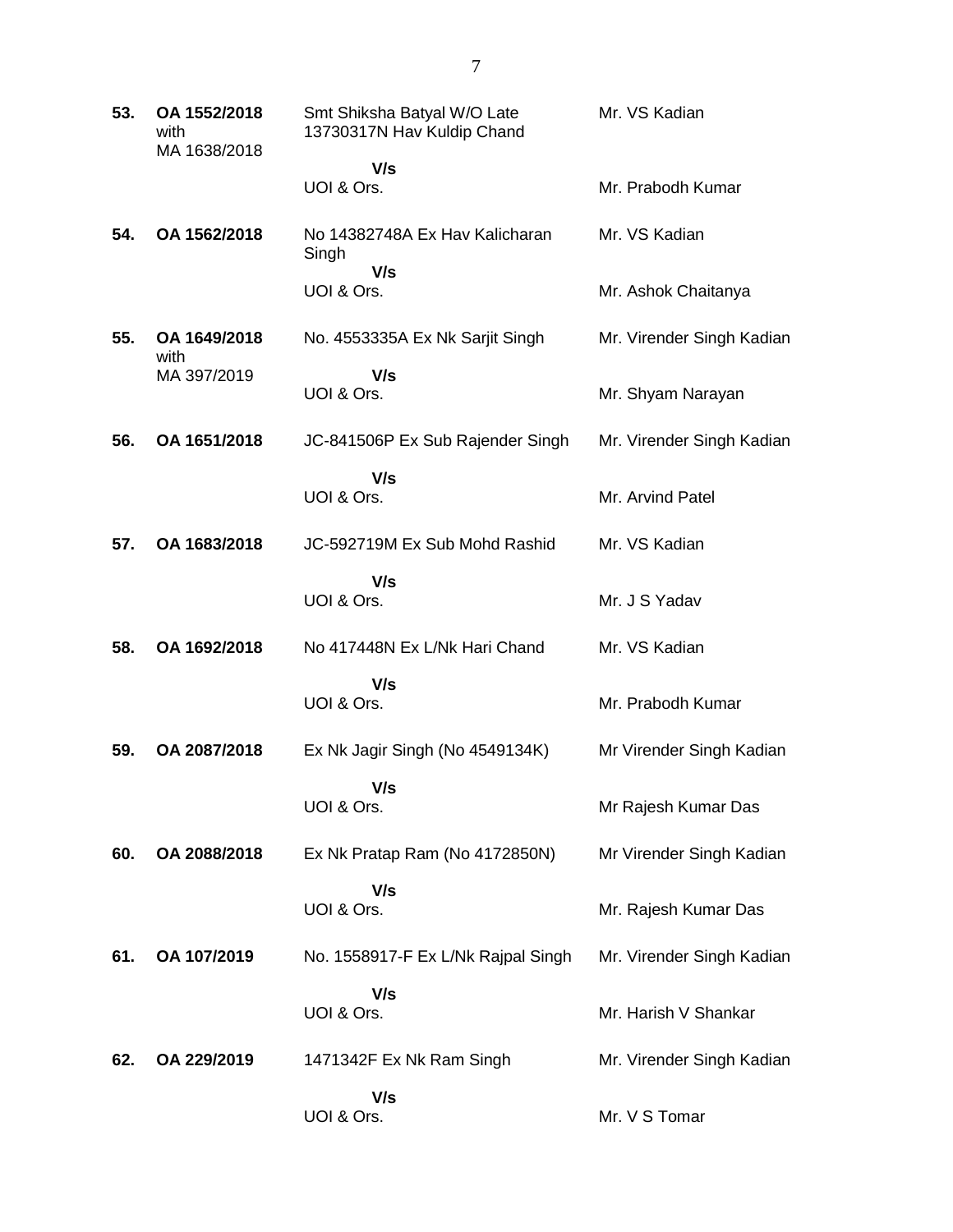| 63. | OA 446/2019         | No. 2473037-K Ex Nk Darshan Singh                   | Mr. Virender Singh Kadian          |
|-----|---------------------|-----------------------------------------------------|------------------------------------|
|     |                     | V/s<br>UOI & Ors.                                   | Mr. V S Tomar                      |
| 64. | OA 517/2019<br>with | Ex Nk Tarsem Singh (No 1264951 Y)                   | Mr Virender Singh Kadian           |
|     | MA 1090/2019        | V/s<br>UOI & Ors.                                   | Ms. Jyotsna Kaushik                |
| 65. | OA 544/2019<br>with | Ex Nk Mohan Lal (No 13741724 Y)                     | Mr Virender Singh Kadian           |
|     | MA 1114/2019        | V/s<br>UOI & Ors.                                   | Mr. S D Windlesh                   |
| 66. | OA 683/2019         | No 14568705K Ex Nk Arjun Singh                      | Mr. Virender Singh Kadian          |
|     |                     | V/s<br>UOI & Ors.                                   | Mr. J S Rawat                      |
| 67  | OA 1056/2019        | No 1061989N Ex Nk Vijay Kumar<br>Verma              | Mr. VS Kadian                      |
|     |                     | V/s<br>UOI & Ors.                                   | Mr. V Pattabhiram                  |
| 68. | OA 1063/2019        | No 14259754M Ex Nk Sonkamble<br><b>Sharad Popat</b> | Mr. VS Kadian                      |
|     |                     | V/s<br>UOI & Ors.                                   | Mr. Waize Ali Noor                 |
| 69. | OA 1125/2019        | No. 14232216-P Nk Balendra Sharma<br>(Retd.)        | Mr. Virender Singh Kadian          |
|     |                     | V/s<br>UOI & Ors.                                   | Mr. J S Rawat                      |
| 70. | OA 1242/2019        | Ex Nk Kishor Nand (No 14348351 F)                   | Mr Virender Singh Kadian           |
|     |                     | V/s<br>UOI & Ors.                                   | Mr. V S Tomar                      |
| 71. | OA 1390/2019        | No. 14475719-X Ex Hay Rakesh<br>Kumar Sharma<br>V/s | Mr. Virender Singh Kadian          |
|     |                     | UOI & Ors.                                          | Mr Arvind Patel                    |
| 72. | OA 1395/2019        | No. 4549547-N Ex Nk Narendar Singh                  | Mr. Virender Singh Kadian          |
|     |                     | V/s<br>UOI & Ors.                                   | Mr. Karan Singh Bhati, Sr.<br>CGSC |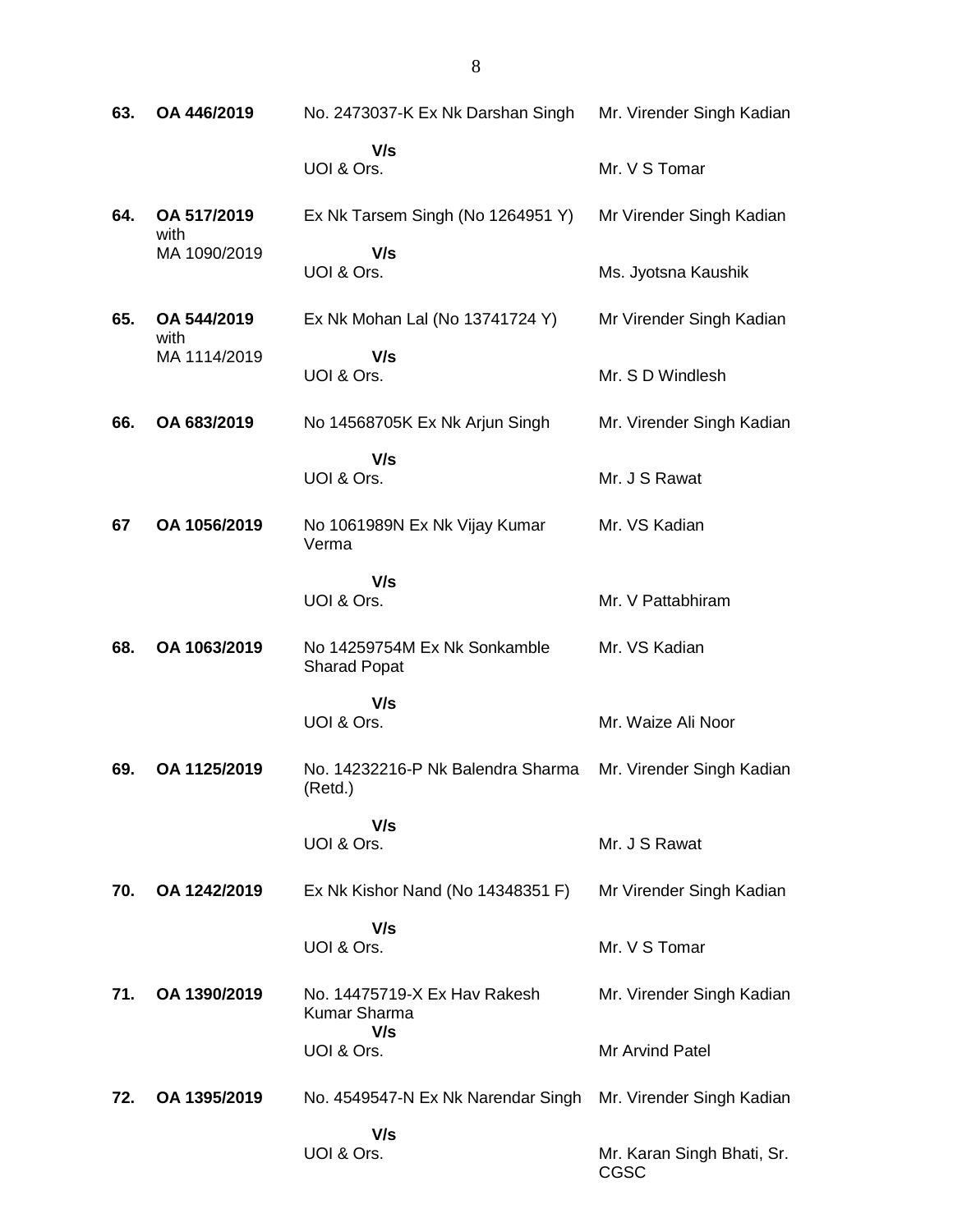| 73. | OA 1722/2019                         | Ex Nk Basiruddin Choudhury (No<br>14541917L)  | Mr Virender Singh Kadian                                |
|-----|--------------------------------------|-----------------------------------------------|---------------------------------------------------------|
|     |                                      | V/s<br>UOI & Ors.                             | None                                                    |
| 74. | OA 1761/2019                         | JC-841635P Ex Sub Maj Salig Ram               | Mr. Virender Singh Kadian                               |
|     |                                      | V/s<br>UOI & Ors.                             | Mr. Ashok Chaitanya                                     |
| 75. | OA 1820/2019<br>with<br>MA 2702/2019 | No. 13743583-N Ex Nk Adhir Kumar<br>Gurung    | Mr. Virender Singh Kadian                               |
|     |                                      | V/s<br>UOI & Ors.                             | Mr V Pattabhi Ram                                       |
| 76. | OA 2009/2019<br>with                 | Ex L/Nk Mai Chand (No 13824823A)              | Mr. VS Kadian                                           |
|     | MA 2933/2019                         | V/s<br>UOI & Ors.                             | Mr. S D Windlesh                                        |
| 77. | OA 2147/2019<br>with<br>MA 3017/2019 | Ex Nk Rajendra Prasad Sharma<br>$(1264435-K)$ | Mr. Virender Singh Kadian                               |
|     |                                      | V/s<br>UOI & Ors.                             | Ms Suman Chauhan                                        |
| 78. | OA 622/2020                          | Ex Nk Kawal Kishore (3982142-A)               | Mr. V S Kadian                                          |
|     |                                      | V/s<br>UOI & Ors.                             | Mr V Pattabhi Ram                                       |
| 79. | OA 628/2020                          | 2876129P Ex Nk Mahendra Singh<br>V/s          | Mr. Virender Singh Kadian & Mr.<br>Pardeep Singh Nandal |
|     |                                      | UOI & Ors.                                    | Mr. V Pattabhi Ram                                      |
| 80. | OA 706/2020                          | 14542423N Ex Nk Madan Singh                   | Mr. V S Kadian                                          |
|     |                                      | V/s<br>UOI & Ors.                             | Mr. Avdhesh Kumar Singh                                 |
| 81. | OA 738/2020<br>with                  | 14909574A Ex Nk Nageshwar Singh               | Mr. Virender Singh Kadian                               |
|     | MA 872/2020                          | V/s<br>UOI & Ors.                             | Dr. Vijendra Singh Mahndiyan                            |
| 82. | OA 742/2020                          | 1071372L Ex Nk Kamlesh Bahadur<br>Singh       | Mr. Virender Singh Kadian                               |
|     |                                      | V/s<br>UOI & Ors.                             | Ms. Suman Chauhan                                       |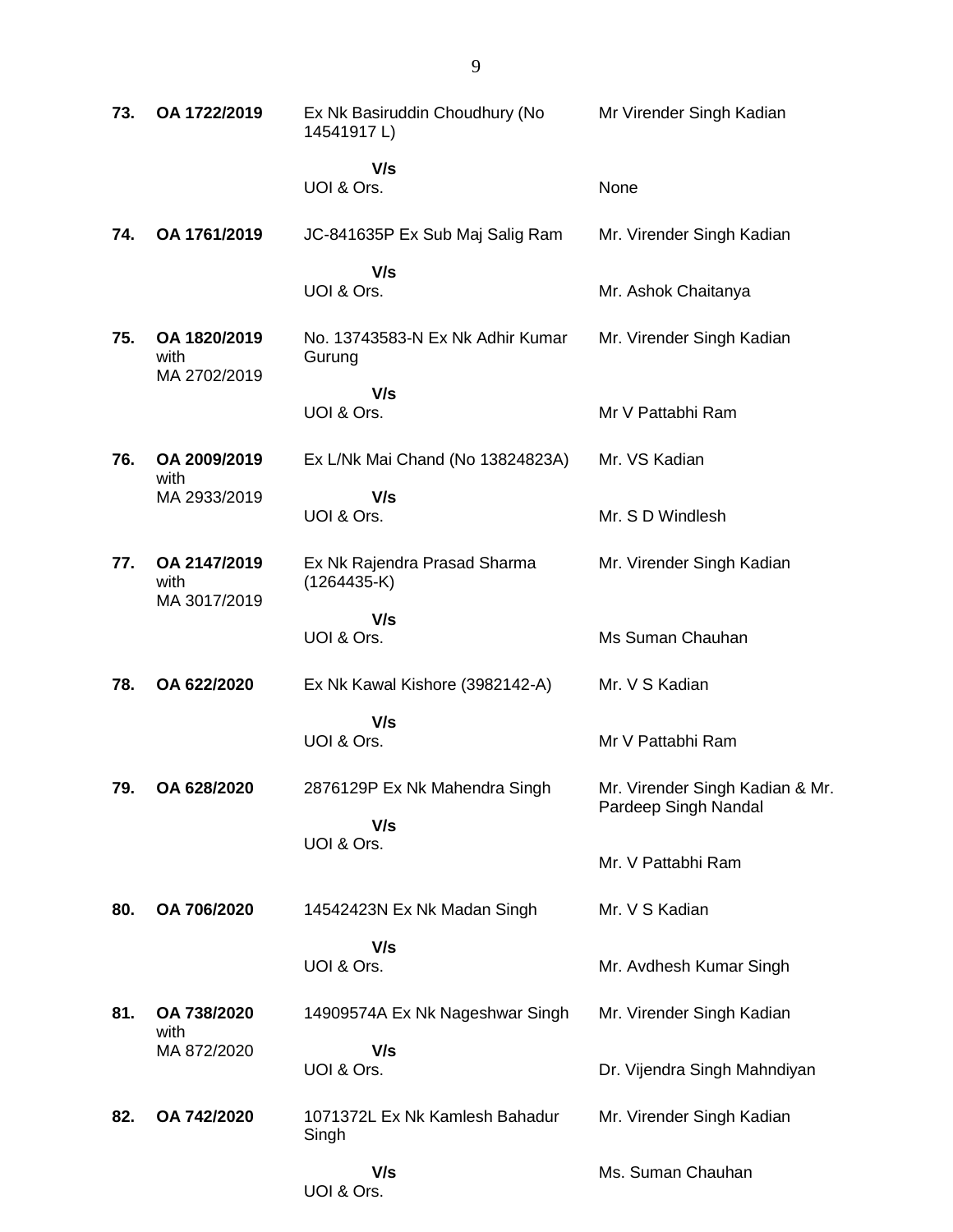| 83. | OA 750/2020                          | 2883696A Ex Nk Sahdev                                        | Mr. Virender Singh Kadian    |
|-----|--------------------------------------|--------------------------------------------------------------|------------------------------|
|     |                                      | V/s<br>UOI & Ors.                                            | Mr. V.S. Tomar               |
| 84. | OA 838/2020                          | Ex Nk Rajkumar (14256304-K)                                  | Mr Virender Singh Kadian     |
|     |                                      | V/s<br>UOI & Ors.                                            | Mr. Arvind Patel             |
| 85  | OA 1008/2020<br>with<br>MA 1136/2020 | Ex NK Meharban Singh (No 4058052<br>A)                       | Mr. Virender Singh Kadian    |
|     |                                      | V/s<br>UOI & Ors.                                            | Mr. Shyam Narayan            |
| 86  | OA 1043/2017                         | Ex Nk Md Sazzad Sekh                                         | Mr JP Sharma                 |
|     |                                      | V/s<br>UOI & Ors.                                            | Mr SR Swain                  |
| 87. | OA 2080/2017                         | No.1367753K Ex Sep Nanha Singh                               | Mr. J P Sharma               |
|     |                                      | V/s<br>UOI & Ors.                                            | Dr. Vijendra Singh Mahndiyan |
| 88. | OA 2052/2018                         | Ex Sep Raghuraj Singh Bhadoria (No<br>02874871H)             | Mr JP Sharma & Associates    |
|     |                                      | V/s<br>UOI & Ors.                                            | Mr. Rajesh Kumar Das         |
| 89. | OA 2217/2019<br>with<br>MA 1701/2020 | No. 14363639-Y Ex Nk Jogendra<br>Singh                       | Mr. J P Sharma & Associates  |
|     |                                      | V/s<br>UOI & Ors.                                            | Ms. Jyotsna Kaushik          |
| 90. | OA 801/2020                          | No. 6919794-M Ex NK Ram Lal Kharol Mr JP Sharma & Associates |                              |
|     |                                      | V/s<br>UOI & Ors.                                            | Mr. J S Rawat                |
| 91. | OA 308/2016<br>with                  | Nk Ram Prakash (Retd)                                        | Ms. Archana Ramesh           |
|     | MA 194/2016                          | V/s<br>UOI & Ors.                                            | Mr SD Windlesh               |
| 92. | OA 1108/2017                         | Ex Nk Surat Singh                                            | Mr. J R Rana                 |
|     |                                      | V/s<br>UOI & Ors.                                            | Mr SD Windlesh               |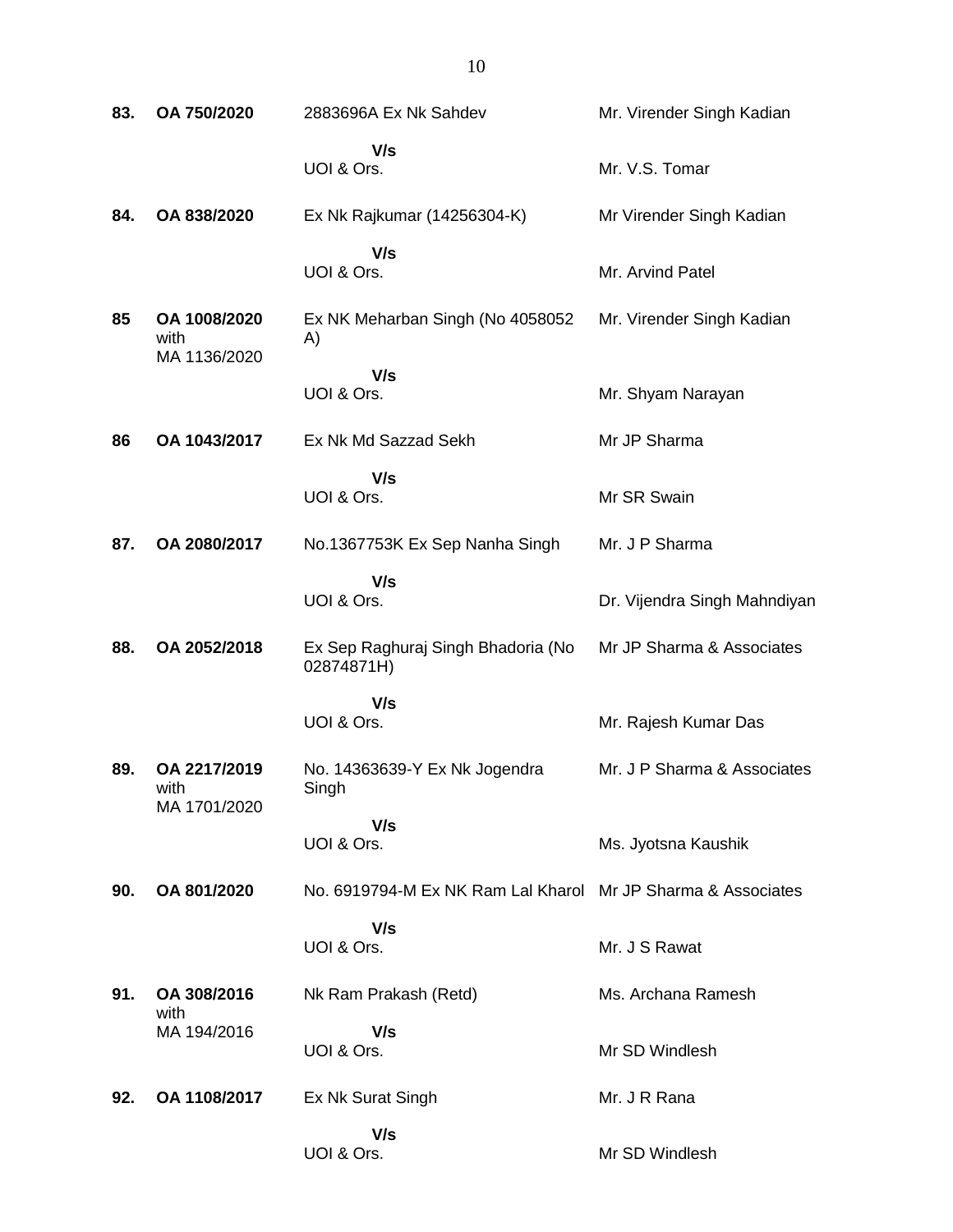| 93. | OA 1075/2018                         | No.4171756P Nk Manohar Singh                 | Mr. Ajay Yadav                |
|-----|--------------------------------------|----------------------------------------------|-------------------------------|
|     |                                      | V/s<br>UOI & Ors.                            | Mr Arvind Patel               |
| 94. | OA 2018/2019                         | Ex Nk Rajmal (1051788-F)                     | Mr. Rohti Pratap & Associates |
|     |                                      | V/s<br>UOI & Ors.                            | Mr. Neeraj, Sr. CGSC          |
| 95  | OA 2304/2019                         | Ex Nk/DSC Puran Chandra<br>$(4178191-A)$     | Mr. U S Maurya                |
|     |                                      | V/s                                          |                               |
|     |                                      | UOI & Ors.                                   | Dr. Vijendra Singh Mahndiyan  |
| 96. | OA 2308/2019<br>with<br>MA 1643/2020 | Ex Nk/DSC Nirinder Singh (No<br>13960984 H)  | Mr US Maurya                  |
|     |                                      | V/s                                          |                               |
|     |                                      | UOI & Ors.                                   | Mr JS Rawat                   |
| 97. | OA 2368/2019                         | Ex Nk/DSC Rahat Ali (No<br>15358218 H)       | Mr US Maurya                  |
|     |                                      | V/s<br>UOI & Ors.                            | Ms. Jyotsna Kaushik           |
| 98. | OA 206/2020                          | Ex Sub/DSC Devinder Singh (JC<br>841849L)    | Mr US Maurya                  |
|     |                                      | V/s                                          |                               |
|     |                                      | UOI & Ors.                                   | Mr Shyam Narayan              |
| 99. | OA 217/2020                          | No 4180906K Ex Nk/DSC Darwan<br>Singh Dhami  | Mr US Maurya                  |
|     |                                      | V/s                                          |                               |
|     |                                      | UOI & Ors.                                   | Mr. S D Windlesh              |
|     | 100. OA 371/2020                     | Ex Nk/DSC Kamal Kanta Hira (No<br>4354641 X) | Mr US Maurya                  |
|     |                                      | V/s<br>UOI & Ors.                            | Mr. D K Sabat                 |
|     | 101. OA 442/2020                     | No. 14550817-F Ex Nk/DSC V<br>Rajendran      | Mr. U S Maurya                |
|     |                                      | V/s<br>UOI & Ors.                            | Mr. Waize Ali Noor            |
|     |                                      |                                              |                               |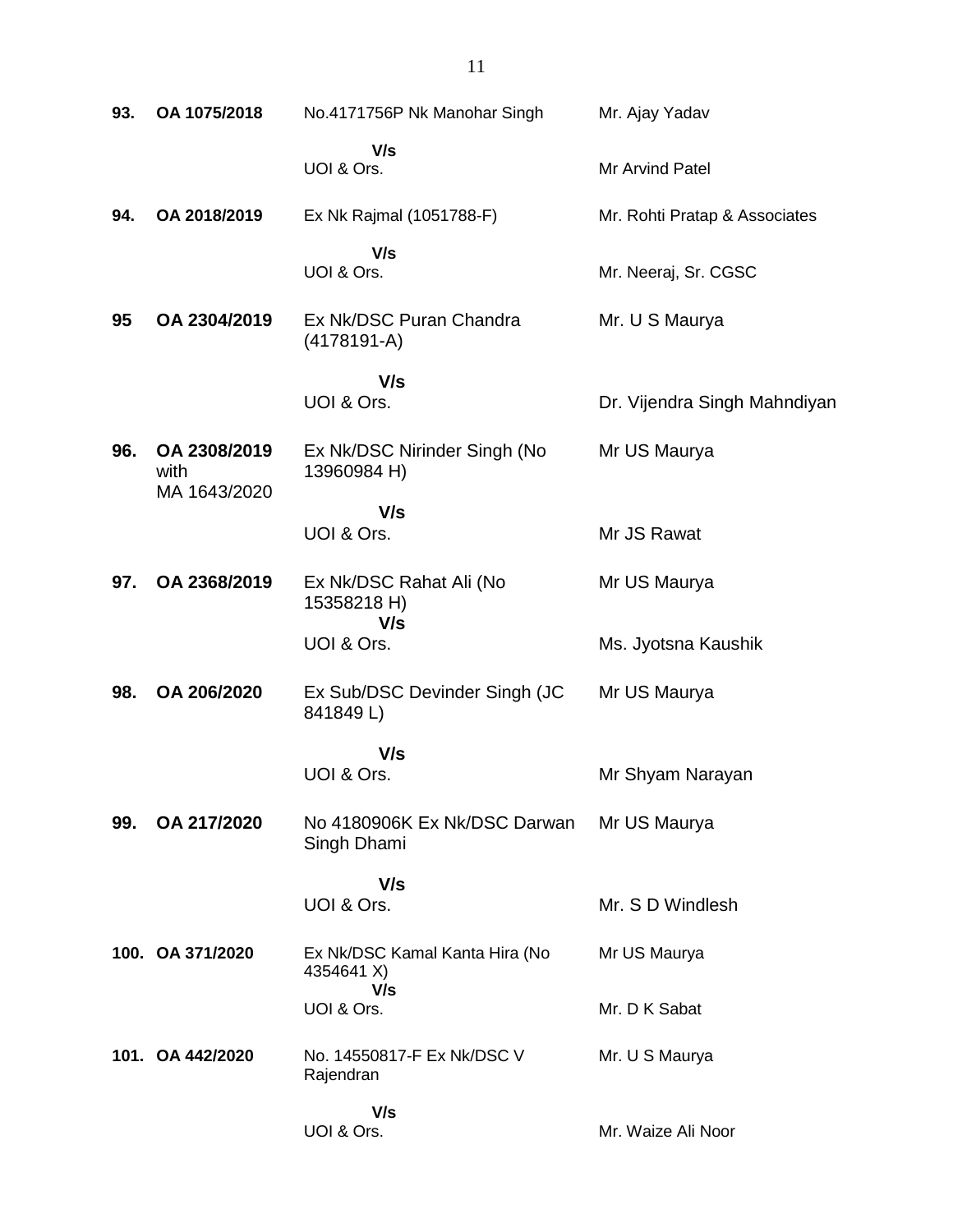|     | 102. OA 491/2020         | No. 1377775-A Ex Nk/DSC<br>Basalingayya Shivalingaya Hiremath | Mr. U S Maurya               |
|-----|--------------------------|---------------------------------------------------------------|------------------------------|
|     |                          | V/s<br>UOI & Ors.                                             | Mr. Arvind Kumar             |
|     | 103. OA 934/2020<br>with | Ex Nk/DSC Partap Singh (No 3380658 Mr US Maurya<br>M)         |                              |
|     | MA 1051/2020             | V/s<br>UOI & Ors.                                             | Mr. Avdhesh Kumar Singh      |
|     | 104. OA 949/2020         | Ex Nk /DSC Rajamani G (14582562 A) Mr US Maurya               |                              |
|     |                          | V/s<br>UOI & Ors.                                             | Mr Prabodh Kumar             |
|     | 105. OA 526/2020         | Ex Nk (DSC) Pran Datt Joshi (No<br>1470922K)                  | Mr Ved Prakash               |
|     |                          | V/s<br>UOI & Ors.                                             | None                         |
|     | 106. OA 880/2020         | Ex NK (DSC) Jagdish Chandra Bhatt<br>$(1073956-P)$            | Mr Ved Prakash               |
|     |                          | V/s<br>UOI & Ors.                                             | Dr. Vijendra Singh Mahndiyan |
| 107 | OA 539/2020              | 14377575 Nk Tara Datt Bhatt (DSC<br>GD) Retd.                 | Mr. Manoj Kumar Gupta        |
|     |                          | V/s<br>UOI & Ors.                                             | Mr. K K Tyagi                |
|     | 108. OA 655/2020<br>with | Smt. Krishna                                                  | Mr. A K Trivedi              |
|     | MA 784/2020              | V/s<br>UOI & Ors.                                             | Mr S D Windlesh              |